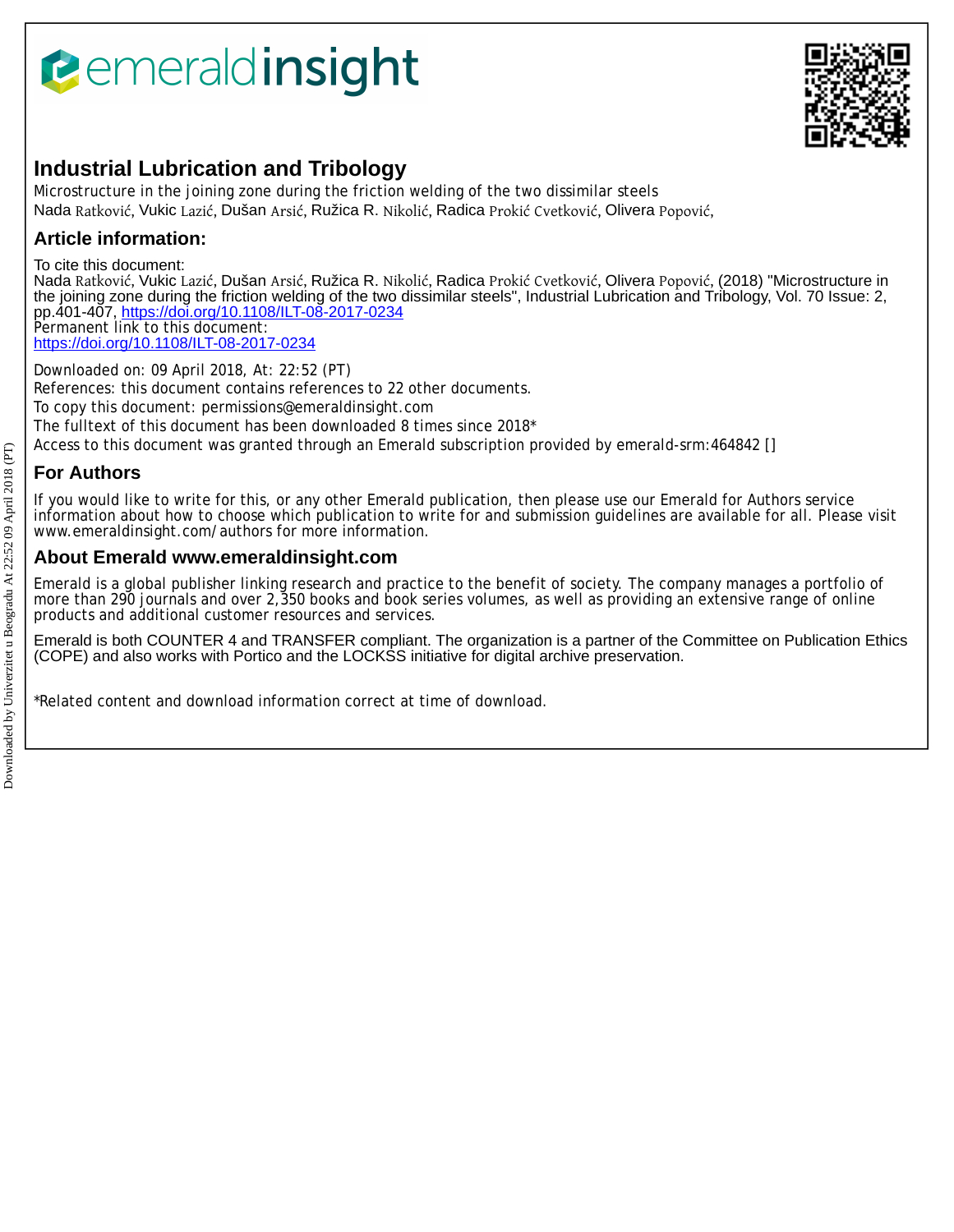# Microstructure in the joining zone during the friction welding of the two dissimilar steels

Nada Ratkovic, Vukic Lazic and Dušan Arsic Faculty of Engineering, University of Kragujevac, Kragujevac, Serbia

Ružica R. Nikolic

Research Center, University of Žilina, Žilina, Slovakia, and Faculty of Engineering, University of Kragujevac, Kragujevac, Serbia, and

Radica Prokic Cvetkovic and Olivera Popovic

Faculty of Mechanical Engineering, University of Belgrade, Belgrade, Serbia

#### Abstract

Purpose – The purpose of this paper is to point out the possibilities for friction welding of dissimilar steels which are used in various industries. In addition, friction welding is a welding method that is applied for executing the very responsible joints. This research is focused on friction and tribological processes in the friction plane of the two pieces during the welding.

Design/methodology/approach – The present study research has been conducted based on the experimental testing of cylindrical specimens and results are analyzed.

Findings - The austenite grain size is affected by several factors through the friction process phase and the compacting phase during the welding. The very fine grain is the consequence of the high degree of the plastic deformation of the near-the-contact layers even in the friction phase. The viscous layer, which is formed during the stable friction phase, is the area where the moving of matter occurs according to a very complex mechanism.

Originality/value – The paper contains useful results from the area of conventional friction welding of dissimilar steels and it can be very useful to researchers and engineers who deal with similar problems.

Keywords Friction welding, Hardness, Carbide phase, Joining zone, Mixing zone, Recrystallization

Paper type Research paper

#### Introduction

In the contemporary industrial practice, the need is growing for the joining of dissimilar materials. The joining of dissimilar steels is a task that requires complex analysis of the process itself, as well as the state of both materials (steels) in the joining zone. After heat treatment of the welded samples, one has to define the structural content, presence of individual phases that are created during the process or immediately after the friction process. The thermal-deformation cycles are the bases of the friction welding process, as they influence the diffusion processes, cause creation of the carbide phase, lead to extrusion of the material layers from the joining plane etc.; thus, the subject of consideration are the complex phenomena that are occurring during the very short time interval, as pointed by  $Ciri\acute{c}$  (2001). On the other hand, dissimilar steels have different chemical compositions, heat conductivities, microstructures and mechanical characteristics, so the heterogeneous structure in the joining zone becomes even more complex and complicates the deeper analysis.

The current issue and full text archive of this journal is available on Emerald Insight at: www.emeraldinsight.com/0036-8792.htm



Industrial Lubrication and Tribology 70/2 (2018) 401–407 © Emerald Publishing Limited [ISSN 0036-8792] [DOI [10.1108/ILT-08-2017-0234](http://dx.doi.org/10.1108/ILT-08-2017-0234)]

Friction welding has numerous advantages from the aspect of environmental and human resources protection, as emphasized by Veljić et al. [\(2015\)](#page-7-0), and it creates the joints of very good mechanical properties (as shown in [Ratkovi](#page-6-1)ć et al., 2014; [Sahin, 2005;](#page-6-2) [Handa and Chawla, 2013](#page-6-3); Ratković et al.[, 2016b,](#page-6-4) [2009a,](#page-6-5) 2009b, 2016a; Savić et al.[, 2008;](#page-7-1) Ma et al.[, 2015;](#page-6-6) [Liang](#page-6-7) et al.[, 2015\)](#page-6-7). The authors of those papers were dealing with problems of strength of the friction welded joints, as well as with the influence of certain welding parameters on the output mechanical characteristics of the joint. [Ratkovi](#page-6-1)ć et al. (2014) were considering structural, chemical and deformation changes appearing in different zones of the friction welded joint, while [Sahin \(2005\)](#page-6-2) presented an original experimental setup produced to achieve the friction welding of components having equal diameter and compared the obtained results with those from literature. When the subject matter is the analysis of mechanical characteristics of the executed welded joints, a detailed study was presented by [Handa and Chawla \(2013\)](#page-6-3), which has included the friction welding process parameter optimization, microstructure and mechanical properties characterization and fracture behavior. Their experimental results indicated that the axial pressure has a significant effect

This research was partially financially supported by the Ministry of Education, Science and Technological Development of Republic of Serbia through Grant TR35024.

Received 15 August 2017 Revised 15 November 2017 Accepted 12 December 2017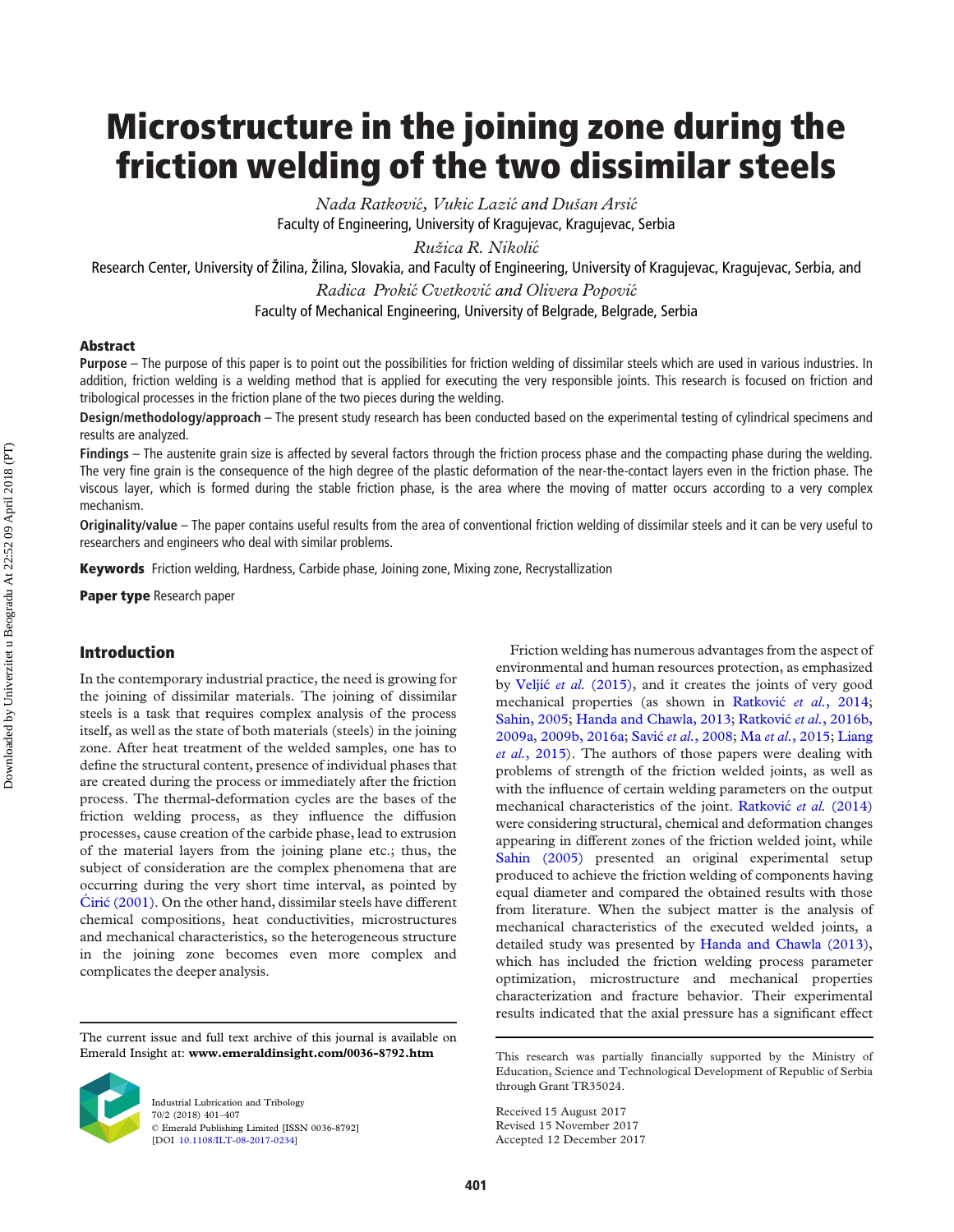#### Nada Ratkovic et al.

on the mechanical properties of the joint and that it is possible to increase the quality of the welded joint by selecting the optimal axial pressures. [Ratkovi](#page-6-8)ć et al. (2016a) presented an analysis of influence of the friction welding pressure on the plastic deformation level and the quality of the friction welded joint of the tempering and the high-speed steel. For instance, in papers by [Ratkovi](#page-6-5)ć et al. (2009a, [2009b\)](#page-6-9), the tensile strength of friction welded joints is increasing with an extension of the welding time. However, despite those benefits, the increased welding time could also lead to the presence of carbides in the zones of dynamic recrystallization, what also has to be kept in mind (Ratković et al.[, 2016b\)](#page-6-4). In addition, in papers by [Savi](#page-7-1)ć et al. [\(2008\)](#page-7-1) and Ma et al. [\(2015\)](#page-6-6), the joining of the high-speed steel HS 6-5-2-5 and carbon steel C60 was analyzed, where an attempt was made to create a model for the friction welding of dissimilar materials, by monitoring the temperature cycles and variation of the microstructure during the welding process. Steel as material was also investigated in [Samuthiram](#page-7-2) et al. [\(2014\)](#page-7-2) with welded samples made from steel EN 24 (34CrNiMo6 by DIN) using different process parameters. The obtained results have shown that axial shortening exponentially increased with increased friction pressure while the influence of the welding time on hardness and strength is different, and the optimal parameters for high hardness values are 125 MPa of friction pressure, 180 MPa of forge pressure and 3 s of friction time; for high ultimate strength parameters, the values are 150 MPa of friction pressure, 220 MPa of forge pressure and 5 s of friction time. Similar research was also conducted by [Ratkovi](#page-6-5)ć et al. (2009a, [2009b](#page-6-9), [2016b](#page-6-4)), in which some analyses were conducted, which were related to structural and chemical changes in the joint, as well as to the influence of the welding parameters on the joint deformation – shortening and joint diameter. These results have shown that one of the most important parameters is the welding time and that by its extension, the deformation of joints is increasing. The main conclusion is also that the joining of the two dissimilar steels can be realized, but that it is necessary to select the optimal welding parameters.

Besides the welding of steels, it is important to emphasize that the friction welding is nowadays widely applied for joining non-ferrous metals and their alloys, like aluminum, which was considered by [Kumar](#page-6-10) et al. (2016) for aluminum alloys, by [Ambroziak](#page-6-11) *et al.* (2014) for aluminum alloys to steel, by [Liang](#page-6-7) et al. [\(2015\)](#page-6-7) for aluminum to magnesium, by [Ratkovi](#page-6-12)ć et al. [\(2017\)](#page-6-12) for aluminum to copper and by [Nathan](#page-6-13) et al. (2016) for tungsten-based materials.

It should mention that there is numerous papers which give the review of rotary friction welding [\(Shete and Deoka, 2017](#page-7-3); Li et al.[, 2016](#page-6-14); [Handa and Chawla, 2014\)](#page-6-15). In these research studies, particular emphasis is placed on the process parameters, joint microstructure, residual stresses, mechanical properties and their relationships, as well as on opportunities for further research and development of the process. In addition, all mentioned papers, especially (Li et al.[, 2016\)](#page-6-14), show analysis of different welding modes, materials and parameters, as well as the influence of heat due to rotation, in a very systematic way.

The objective of this paper is to explain the microstructural phenomena in the welding zone that appears in the complex conditions of friction and elevated temperature. Within the Industrial Lubrication and Tribology

Volume 70 · Number 2 · 2018 · 401–407

experimental part of this work, the cylindrical samples were prepared from the high-speed and the carbon steel. The friction welding of these steels is present in industrial practice, for instance, in the cutting tools industry. To obtain the highquality heterogeneous joint of the mentioned steels, it was necessary to apply the optimal welding parameters.

#### Basic principles of the friction welding and characteristic joint's zones

Friction welding is a procedure of materials' joining in the solid state, as the weld is formed at temperatures lower than the melting temperature of the base metals (BMs). The BMs, considered in this paper, are the high-speed steel HS 6-5-2-5 and the carbon steel C60, whose chemical compositions are given in [Table I](#page-3-0).

The transformation of mechanical energy into the heat occurs at the joint point, i.e. in the contact zone, as a result of the friction process. The thin layers of material are transformed into the plasticized state and the welding is executed with the help of compressive forces. The plastic deformation of the micro-volumes in the material layers is increasing with an increase in the friction energy release; thus, the welding process is unfolding in several phases [\(Figure 1\)](#page-3-1). In the first phase (Figure  $1(a)$  – Position 1) the high-speed steel element is rotating, while the carbon steel element is static.

In the next phase (Figure  $1(a)$  – Position 2), after sufficient angular velocity is reached, the steel elements are being brought into contact by the compressive force and the friction starts. At the beginning of the friction process, in the interaction of the HS 6-5-2-5 and C60 steels, the solid adhesive joints between the two BMs are created owing to sliding and action of the axial force. The third phase  $(Figure 1(a) - Position 3)$  $(Figure 1(a) - Position 3)$  $(Figure 1(a) - Position 3)$  is characterized by the intensive friction, which leads to heat release, and with the action of pressure, the conditions are created for realization of the joint. The rotation is stopped, and the maximum compacting pressure is introduced, which causes the intensive plastic deformation (Figure  $1(a)$  – Position 4) and a wreath is formed (the "mushroom"). That is how the solid joint is formed.

During the process of intensive friction, the hard-facing of the high-speed steel layer onto the carbon steel occurs, when the tiny pieces of one steel are being transferred to the other steel, in the direction from central to peripheral zones of the sample; these layers are being extruded from the joint into the wreath by maximal pressure action. Separation (detachment) and transfer of particles from one steel to the other first occurs in the central portion of the sample. This is happening because of the uneven deformation over the cross section, and then due to the relatively high friction speed (number of rotations is  $n =$ 2,800  $min^{-1}$ ) and due to the relatively high pressures (the friction pressure is  $P_f = 80 \text{ MPa}$ . Further, the deformation of those particles occurs and they are then being extruded to the periphery and out of the friction plane, along the complex form trajectory. The thickness of the HS steel layer hard faced onto the carbon steel is 0.02 to 0.06 mm. For this combination of BMs, the thickness of that layer can be 0.02 to 0.3 mm, while the maximum value can be 0.8 mm, depending on the friction time.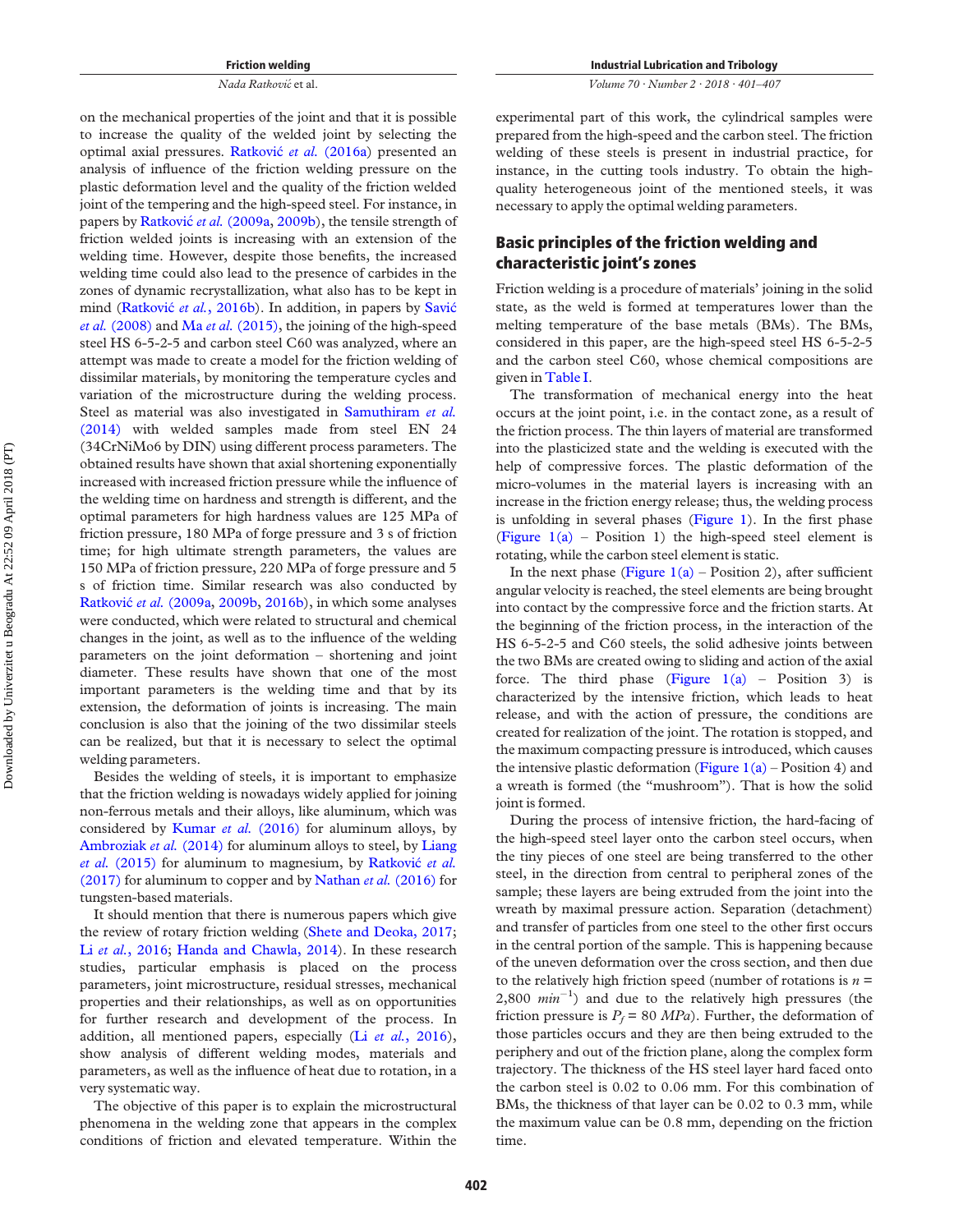<span id="page-3-0"></span>

| <b>Friction welding</b><br>Nada Ratković et al. |      |      |      |       | <b>Industrial Lubrication and Tribology</b><br>Volume $70 \cdot$ Number $2 \cdot 2018 \cdot 401 - 407$ |     |     |     |       |       |  |
|-------------------------------------------------|------|------|------|-------|--------------------------------------------------------------------------------------------------------|-----|-----|-----|-------|-------|--|
|                                                 |      |      |      |       |                                                                                                        |     |     |     |       |       |  |
| HS $6-5-2-5$ , $(%)$                            |      | Si   | Mn   | Cr    | Mo                                                                                                     |     | W   | Co  |       |       |  |
|                                                 | 0.82 | 0.45 | 0.40 | 4.0   | 5.0                                                                                                    | 1.9 | 6.5 | 5.5 | 0.035 | 0.035 |  |
| C60, (%)                                        |      | Si   | Mn   | D.    |                                                                                                        |     |     |     |       |       |  |
|                                                 | 0.63 | 0.19 | 0.82 | 0.045 | 0.045                                                                                                  |     |     |     |       |       |  |

<span id="page-3-1"></span>**Figure 1** (a) Basic phases of the friction welding and (b) appearance of the welded sample



Results of investigations have shown that in the friction zone, a carbide plane is formed at the frontal surface of the C60 steel element (Figure  $2(a)$  – Position 1 and [Figure 3](#page-3-3) – Position 1); the front surface of this plane – toward the friction plane – is smooth and flat, while on the opposite side, the carbides are pressed into the C60 steel. The friction surface can have the piecewise wavy form, what points to the fact that during the

<span id="page-3-2"></span>Figure 2 (a) Characteristic zones of the welded joint of the HS 6-5-2-5 and C60 steels:  $1 -$  the carbide plane created next to the friction plane; 2 – the viscous layer; 3 – the HS 6-5-2-5 layer hard faced onto the C60; 4 – the mixing zone; 5 – the dynamic recrystallization zone; and (b) the cross-section of the welded sample



<span id="page-3-3"></span>Figure 3 the Micro structure of the HS 6-5-2-5 and C60 joining zone:  $1 -$  the carbide plane;  $2 -$  the viscous layer;  $3 -$  the HS 6-5-2-5 steel layer hard faced onto the C60 steel;  $4 -$  the mixing zone;  $5 -$  the dynamic recrystallization zone; 6 – BM (C60); 7 – the joint line; 8 – heat affected zone in the HS 6-5-2-5 steel [\[Ratkovi](#page-6-8)ć et al., 2016a]



friction phase, the material had a turbulent motion to a certain degree (Ratković et al.[, 2016b\)](#page-6-4).

When, after a few fractions of a second up to several seconds, the quantity of the released heat is increased and the temperature is increased, the resistance to plastic deformation in the friction plane is reduced. The highest temperatures are reached in the thin material layers, while the friction coefficient is decreasing. The initiated diffusion processes are being intensified. The layer of metal in the viscous state is created in the friction plane, whose thickness is of the order of magnitude of several hundred parts of a millimeter [\(Sahin, 2005](#page-6-2)). The thickness of the viscous layer (Figures  $2(a)$  and  $3$  – Position 2) depends on the friction regime. In this layer, one can find around 10 per cent of the carbide phase of the total amount of carbides [\[Handa and Chawla, 2013](#page-6-3)). With the extension of the friction time, the viscous layer is being freed of the carbide phases owing to carbides dissolving and depositing into the carbide plane. However, keeping in mind the specificity and complexity of the process, the phenomena related to creation and properties of the viscous layer are not completely investigated and explained, as well as the trajectories of the metal particles within it. The friction plane divides the viscous layer into two parts. The structure of the viscous layer is characterized by somewhat coarser crystal grains with respect to the neighboring layers, as well as by the lower content of the carbide phases. In the central portion of the sample, the viscous layer is created mainly parallel to the joint line, while in the sample's areas closer to the periphery, it is formed at a certain angle with respect to the joint line.

The mixing zone is created during the friction phase in the HS 6-5-2-5 steel layer hard faced onto the C60 steel. It has the shape of the spilled drop ([Figures 2](#page-3-2) and  $3$  – Position 4). Mixing of particles of both BMs occurs within this layer, as they are exposed to the complex motion between the two bars, one of which is rotating and the other is not. The mixing zone is characterized by inhomogeneity of the micro structure and chemical composition, what is a consequence of the heat and deformation conditions, which were present even in the initial phase of the friction welding. Investigations have shown that the mixing zone is spreading over the major portion of the sample's cross section when the friction time is the shortest, while for the welding with the friction time between 12 and 15 s, the diameter of this zone is significantly reduced ([Handa and](#page-6-3) [Chawla, 2013](#page-6-3)). The content of carbon in the mixing zone is increased owing to decarburization of the C60 steel layer immediately next to the joint [\(Figure 4](#page-4-0) – bright ferrite areas).

#### Dynamic recrystallization zone

Considering that in the third phase of the friction welding process, a layer of the HS 6-5-2-5 steel, which is immediately next to the friction plane, is in the isothermal regime  $(T >$ 1000°), and that deformation occurring is of a high degree, the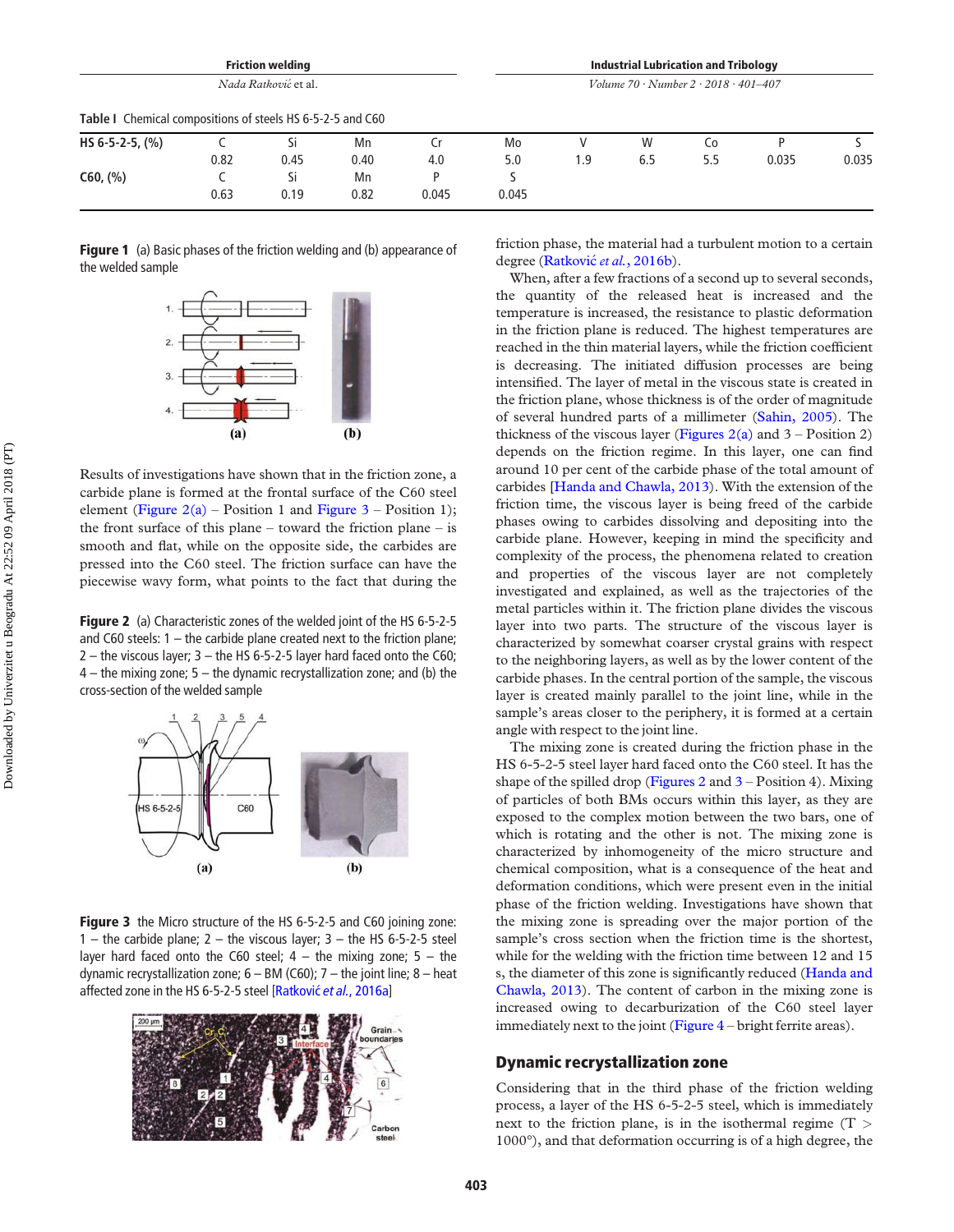Volume 70 · Number 2 · 2018 · 401–407

<span id="page-4-0"></span>Figure 4 Micro structure of the HS 6-5-2-5 and C60 mixing zone



dynamic recrystallization process is immanent. The very beginning of this process is connected with the initial friction phase, and it continues throughout the following friction welding process and ends in the continuous cooling conditions. The zone of dynamically recrystallized grains is formed in conditions that are present next the friction plane in the central portion of the sample; it has the shape of the spilled drop [\(Figure 5\)](#page-4-1) and it is characterized by the high plasticity conditions. Recovery of the structure by the dynamic recrystallization mechanism occurs, among others, owing to an additional condition, which is related to the action of the axial force during the friction phase and especially during the compacting phase. That leads to refinement of the metal grains, what results in the fine-grained structure ([Figure 6 a\)](#page-4-2).

Within the friction plane, the dynamic recrystallization process is unfolding until the end. However, in the boundary areas of the dynamic recrystallization zone, various sizes of grains appeared, as well as forming of the smaller grains (the

<span id="page-4-1"></span>**Figure 5** Highly plastic zone in the central portion of the sample (the spilled drop shape)



<span id="page-4-2"></span>**Figure 6** Micro structure: (a) dynamically recrystallized zone; (b) zone immediately next to the friction plane – forming of the sub-grains within the large austenitic grains (500 $\times$ )



 $(a)$ 

 $(b)$ 

sub-grains), within the larger austenitic grain  $Figure 6(b)$ . The sub-grains appear at the moment when the critical deformation degree is reached and they represent the first rim of the recrystallized grains.

Investigation of certain number of samples has shown that the dynamic recrystallization happens somewhat less in the C60 steel than in the HS 6-5-2-5 steel, where the separated recrystallized layer can be clearly noticed. Analyses were also conducted to define and present the characteristic zones in the HAZ in both BMs. The dynamically recrystallized layer, whose structure is perlite-ferrite, is shown in [Figure 7.](#page-4-3)

#### Carbides in the joining zone

During the friction phase, the adequate conditions for appearance of the carbide particles are realized. The carbide particles are thickening up and grouping into the lines that are forming the carbide layer, which can be continuous or uneven, i.e. discontinuous. The carbides are mainly oriented parallel to the friction plane, and the particles are obtaining the elongated form. It is also noticed that in samples, welded by friction with the shorter friction time, only a smaller portion of carbides have the elongated form, while the amount of elongated ones, parallel to the friction plane, increases with the increase in the friction time (e.g. up to 18 s). The carbides' dimensions are from 0.02 to 2.25  $\mu$ m and they are mainly of the metal-carbon (MC) type  $(M = V, W, Mo)$ . Diffusion of the carbon atoms from the carbon steel into the alloyed steel causes an increase of the carbon concentration within the friction plane. The products of the diffused carbon reaction with the carbideforming elements (V, W, Mo) from the high-speed steel are the MC-type carbides and the carbon content increases.

The carbides' share in the carbide layer, created next to the friction plane, amounts to about 25 per cent, what is at the level of the share in the HS 6-5-2-5 steel and is significantly higher than in the other characteristic zones. In addition, it was established that the content of the carbide phase in the friction plane can be different, even for several times, from the content in the viscous layer, outside the friction plane, what depends on the size of particles. In the mixing zone of the two BMs, the dominant carbides particles are of size over 0.3  $\mu$ m, while in the viscous layer, their size is 0.6 to 1.3  $\mu$ m. The largest carbides appear in the mixing zone, where their size reaches 0.6 to 2.25  $\mu$ m. It was noticed that the carbide particles in the HAZ of the HS 6-5-2-5 steel and in the mixing zone are significantly larger with respect to particles in the BM. The cause for such a phenomenon is

<span id="page-4-3"></span>

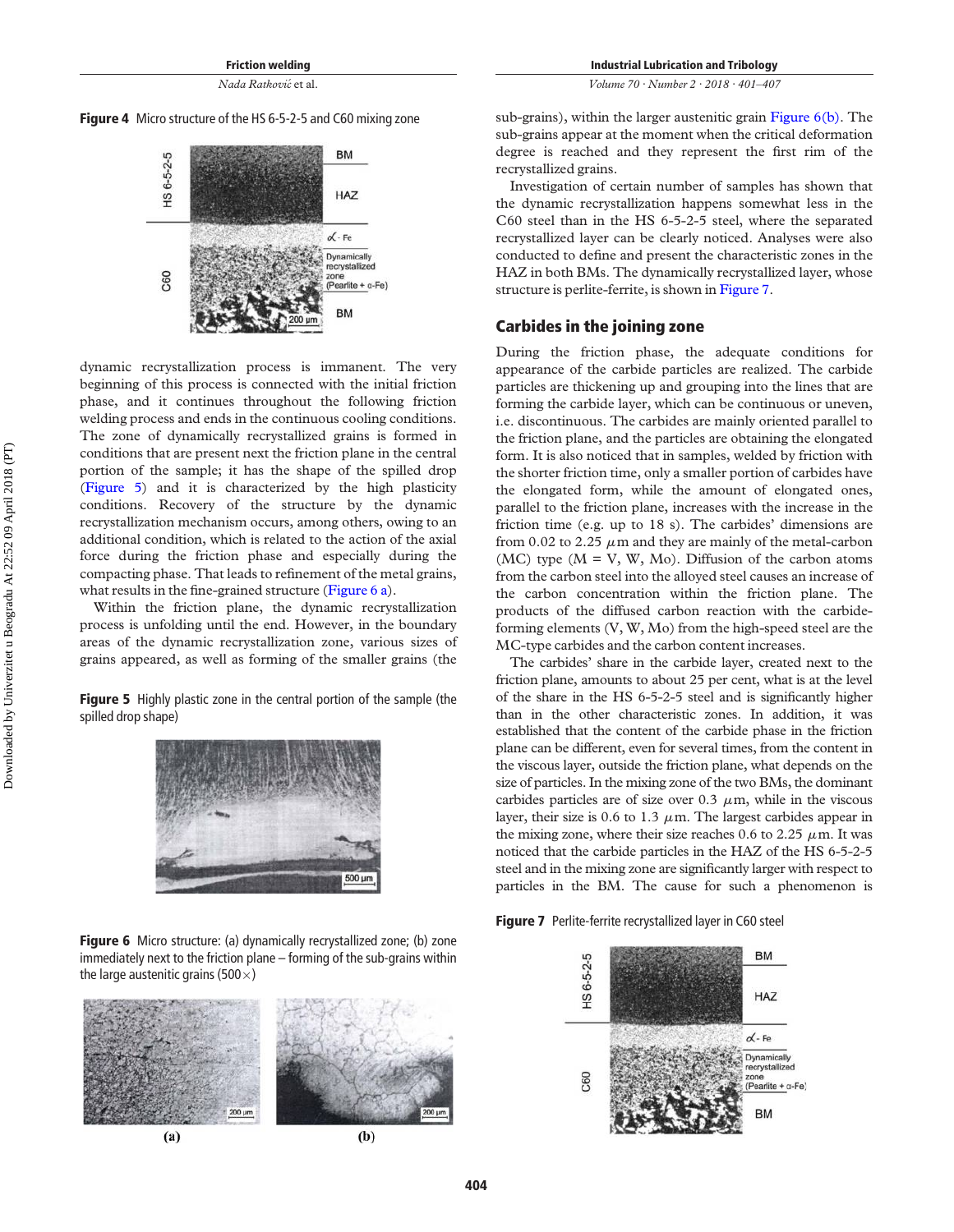#### Nada Ratković et al.

Volume 70 · Number 2 · 2018 · 401–407

dissolution of the smaller pieces in the solid solution during the friction welding process. In [Figure 8](#page-5-0) is given the presentation of the distribution and content of the carbide particles, expressed in percentage, in the characteristic zones of the welded joint in terms of the carbide particles size.

The larger carbides are separated and retained along the plane of friction, while the smaller carbide particles are moving into the viscous layer. The biggest share of the carbide phase is measured in the immediate vicinity of the HAZ of the highspeed steel.

#### Phase transformations during the welded samples annealing

When the high-speed steel is heated, the transformation of ferrite into austenite begins above the temperature of 800°C and it ends at about 900°C. With the increase of the austenitization temperature and extending the time of remaining in the two-phase austenitic-carbide region, a process of carbides' dissolution develops, as well as the diffusion of carbon and the alloying elements into the austenite. The rate of creation and growth of the austenite grains is varying with the temperature increase according to a certain law. The dissolution of the carbide particles occurs in the formed austenite. The smaller carbide particles, distributed along the grain boundaries, are the first to dissolve, what influences the growth of the austenite grain.

The effective rate of the austenite grain growth, during the heating within the temperature interval 0 to  $T_{xx}$  is defined by the following expression:

$$
V_e = x/t = 4D_e \cdot T_x^2/k^2 \cdot x \tag{1}
$$

or, if the process was considered at a certain temperature  $T$ , by expression:

$$
V = 4D \cdot T^2 / k^2 \cdot x \tag{2}
$$

where:

 $t =$  is the time;

- $D<sub>e</sub>$ = is the effective diffusion coefficient of carbon in austenite;
- $D =$  is the isothermal diffusion coefficient;
- $T_x$  = is the temperature;
- $x =$  is the distance at which the austenite front is progressing; and
- $k =$  is the corresponding direction coefficient, which is determined from the Fe-Fe<sub>3</sub>C state diagram.

<span id="page-5-0"></span>Figure 8 Distribution of the different sizes carbide particles in the joint's characteristic zones



Notes: BM = base metals, HAZ = heat-affected zone,  $VL =$  viscous layer,  $FP =$  friction plane,  $MZ =$  mixing zone

The effective diffusion coefficient  $(D_e)$  constitutes one-third of the isothermal diffusion coefficient  $(D)$ . That would practically means that for forming of one part of austenite at continuous heating within the temperature interval  $0$  to  $T$  a three times longer time period is needed than for the isothermal forming at a maximum temperature.

Unlike that, at equilibrium cooling of austenite to temperature  $A_{c1}$ , with smaller or bigger undercooling, austenite would become metastable, namely, it would be prone to transform faster into the stable structural phase. Practically, its free energy would fast become equal to free energy of the lowtemperature phases (perlite and ferrite, namely, perlite and cementite).

The heat treatment – annealing, after the friction welding, is done for the purpose of reducing the hardness and eliminating the unfavorable structures in the joining zone. In the annealing process, owing to diffusion of carbon from the structural steel into the high-speed steel, a decarburized layer is created in the structural steel. It was established that in joints of these two steels, this process occurs within the temperature interval 550 to 800°C and that it is the most intensive at 750°C.

The soft ferrite layer, which lies between the two BMs of different yield stresses, behaves according to theory of small elastic deformations (Ratković et al.[, 2009a\)](#page-6-5); its structure is presented in [Table II.](#page-5-1)

The ferrite at-the-contact layer, whose width and morphology depend on the annealing regime, has the lower hardness values than the rest of the sample; this is valid for both steels. The hardness distribution diagram along the joint is given in [Figure 9](#page-5-2). The hardness measurements on the welded samples were performed in the three directions: along the sample's axis and at radii of 2 mm and 6 mm. The friction time during this sample welding was 9 s.

Annealing was done at 820°C for a period of 4 h, followed by cooling the furnace down to 500°C with further cooling in still air.

The carbon diffusion process is, in this case, considered as a harmful phenomenon, as it leads to the creation of large

<span id="page-5-1"></span>Table II Content of carbides and the alloying elements in the  $\alpha$ -solid solution of the HS 6-5-2-5 steel

| <b>Content of elements</b> | Carbides | Mo |     |     |
|----------------------------|----------|----|-----|-----|
| after annealing, (%)       |          | 06 | 0.3 | 0.2 |

<span id="page-5-2"></span>Figure 9. Hardness distribution in the joint zone of the C60 and HS 6-5-2-5 steels for the three measurements directions: I – the sample's axis;  $II - r = 2$  mm; III –  $r = 6$  mm; friction time during the welding  $t_f = 9$  s

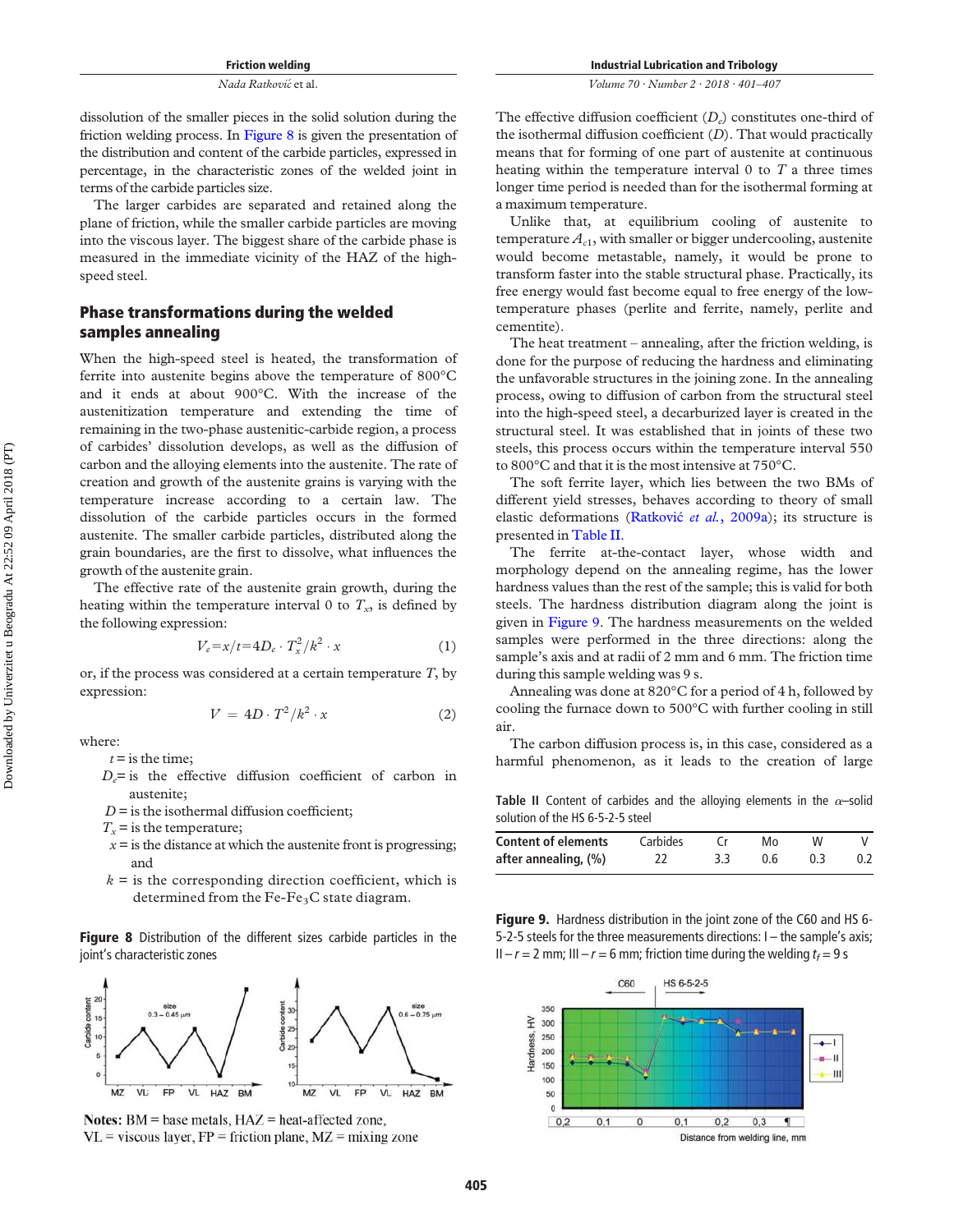#### Nada Ratkovic et al.

carbides in the high-speed steel within the zone of width of 0.1 to 0.3 mm. The carbides' net is created in the mixing zone. Simultaneously with the carbon diffusion, a deeper diffusion of alloying elements occurs in the opposite direction, from the high-speed steel into the carbon steel. Those are the carbideforming elements (Cr, Mo, W, V), which are reaching depths of several tents of microns.

#### Conclusions

The structure of the dissimilar steels joint, welded by friction, is heterogeneous, consisting of the following characteristic zones: viscous layer, carbide plane, high-speed steel layer "hardfaced" onto the carbon steel, mixing zone of the two BMs, the dynamic recrystallization zone and other zones – the heat affected zones and the BMs.

Based on authors' own micro-structural investigations and analysis of data from literature, it was established that the micro-constituents in the high-speed steel, hard faced onto the carbon steel during the friction phase are martensite, austenite and carbides. The carbides' content is lower than the BM content – the HS steel in the initial condition. The reason for that lies in the thermo-deformation conditions that appear during the friction welding, which influence the dissolution of one part of the carbide phase and its mixing with the BM. It is also established that the friction time significantly affects the carbide phase dissolution.

The austenite grain size is affected by several factors, through the friction process phase and the compacting phase during the welding. The very fine grain is the consequence of the high degree of the plastic deformation of the near-the-contact layers even in the friction phase.

The viscous layer, which is formed during the stable friction phase, is the area where the moving of matter occurs according to a very complex mechanism.

In the mixing zone, in the layer along the joint, the stability of austenite, retained after the cooling in the air, is higher than in the rest portion of the HAZ and in the BM. This layer does not represent a weak point, from the aspect of possible appearance of the brittle fracture during the exploitation of thus welded joints. However, in the machining by grinding, for instance, owing to the poor heat conductance of austenite, the tendency toward crack appearance is increased. That fact must not be neglected when the regime of the post-heat treatment of the friction welded samples is defined.

For the more complete and deeper analysis of all the phenomena appearing during the friction welding of the two dissimilar steels, one should need to create and adapt a mathematical model of the joints layers' motion, as well as of the carbide particles. This, however, exceeds the framework of this paper and should be considered as a topic for the future research.

#### References

<span id="page-6-11"></span>Ambroziak, A., Korzeniowski, M., Kustron, P., Winnicki, M., Sokolowski, P. and Harapinska, E. (2014), "Friction welding of Aluminium and Aluminium alloys with steel", *[Advances in](https://www.emeraldinsight.com/action/showLinks?doi=10.1108%2FILT-08-2017-0234&crossref=10.1155%2F2014%2F981653&citationId=p_1)* [Materials Science and Engineering](https://www.emeraldinsight.com/action/showLinks?doi=10.1108%2FILT-08-2017-0234&crossref=10.1155%2F2014%2F981653&citationId=p_1), Vol. 2014, pp. 15.

Volume 70 · Number 2 · 2018 · 401–407

- <span id="page-6-0"></span> $C$ irić, R. (2001), "Structural changes in the vicinity of the friction weld of steels", Welding and Welded Structures, Vols 1/2, pp. 31-36.
- <span id="page-6-3"></span>Handa, A. and Chawla, V. (2013), "Mechanical characterization of friction welded dissimilar steels at 1000 rpm", Materials Engineering – Materiálové Inžinierstvo, Vol. 20 No. 3, pp. 102-111.
- <span id="page-6-15"></span>Handa, A. and Chawla, V. (2014), "Friction welding - a review", Machines Review, Vol. 1 No. 2, pp. 34-38.
- <span id="page-6-10"></span>Kumar, R., Chattopadhyaya, S., Hloch, S., Krolczyk, G. and Legutko, S. (2016), "Wear characteristics and defects analysis of friction stir welded joint of Aluminium alloy 6061- T6", [Ekspolatacja i Niezawodnosc - Maintenance and](https://www.emeraldinsight.com/action/showLinks?doi=10.1108%2FILT-08-2017-0234&crossref=10.17531%2Fein.2016.1.17&isi=000367163800017&citationId=p_5) [Reliability](https://www.emeraldinsight.com/action/showLinks?doi=10.1108%2FILT-08-2017-0234&crossref=10.17531%2Fein.2016.1.17&isi=000367163800017&citationId=p_5), Vol. 18 No. 1, pp. 128-135.
- <span id="page-6-14"></span>Li, W., Vairis, A., Preuss, M. and Ma, T. (2016), "Linear and rotary friction welding review", *[International Materials](https://www.emeraldinsight.com/action/showLinks?doi=10.1108%2FILT-08-2017-0234&crossref=10.1080%2F09506608.2015.1109214&isi=000372156300001&citationId=p_6)* [Reviews](https://www.emeraldinsight.com/action/showLinks?doi=10.1108%2FILT-08-2017-0234&crossref=10.1080%2F09506608.2015.1109214&isi=000372156300001&citationId=p_6), Vol. 61 No. 2, pp. 71-100.
- <span id="page-6-7"></span>Liang, Z., Qin, G., Wang, L., Meng, X. and Li, F. (2015), "Microstructural characterization and mechanical properties of dissimilar friction welding of 1060 aluminum to AZ31B magnesium alloy", [Materials Science and Engineering](https://www.emeraldinsight.com/action/showLinks?doi=10.1108%2FILT-08-2017-0234&crossref=10.1016%2Fj.msea.2015.07.089&citationId=p_7), Vol. 645, pp. 170-180.
- <span id="page-6-6"></span>Ma, H., Qin, G., Geng, P., Li, F., Fu, B. and Meng, X. (2015), "Microstructure characterization and properties of carbon steel to stainless steel dissimilar metal joint made by friction welding", [Materials and Design](https://www.emeraldinsight.com/action/showLinks?doi=10.1108%2FILT-08-2017-0234&crossref=10.1016%2Fj.matdes.2015.07.068&isi=000362862700073&citationId=p_8), Vol. 86, pp. 587-597.
- <span id="page-6-13"></span>Nathan, S.R., Malarvizhi, S., Balasubramanian, V. and Rao, A.G. (2016), "Failure analysis of tungsten based tool materials used in friction stir welding of high strength low alloy steels", [Engineering Failure Analysis](https://www.emeraldinsight.com/action/showLinks?doi=10.1108%2FILT-08-2017-0234&crossref=10.1016%2Fj.engfailanal.2016.04.018&isi=000382114600002&citationId=p_9), Vol. 66, pp. 88-98.
- <span id="page-6-1"></span>Ratkovic, N., Nikolic, R. and Samardžic, I. (2014), "Structural, chemical and deformation changes in friction welded joint of dissimilar steels", Metallurgy, Vol. 53, pp. 513-516.
- <span id="page-6-8"></span>Ratkovic, N., Arsic, D., Lazic, V., Nikolic, R. and Hadzima, B. (2016a), " The contact and compacting pressures influences on the plastic deformation parameters of the friction welded joint", Materials Engineering - Materiálové inžinierstvo, Vol. 23 No. 2, pp. 51-57.
- <span id="page-6-4"></span>Ratkovic, N., Arsic, D., Lazic, V., Nikolic, R.R. and Hadzima, B. (2016b), "Micro-structure in the joint friction plane in friction welding of dissimilar steels", [Procedia Engineering](https://www.emeraldinsight.com/action/showLinks?doi=10.1108%2FILT-08-2017-0234&crossref=10.1016%2Fj.proeng.2016.06.686&citationId=p_12), Vol. 149, pp. 414-420.
- <span id="page-6-5"></span>Ratkovic, N., Sedmak, A., Jovanovic, M., Lazic, V., Nikolic, R. and Krstic, B. (2009a), "Quality analysis of al-cu joint realized by friction welding", Technical Gazette, Vol. 16 No. 3, pp. 3-7.
- <span id="page-6-9"></span>Ratkovic, N., Sedmak, A., Jovanovic, M., Lazic, V., Nikolic, R. and Krstic, B. (2009b), "Physical and metallurgic changes during the friction welding of high-speed cutting steel and tempered steel", Technical Gazette, Vol. 16 No. 3, pp. 27-31.
- <span id="page-6-12"></span>Ratkovic, N., Arsic, D., Lazic, V., Nikolic, R., Hadzima, B., Palček, P. and Sedmak, A. (2017), " Influence of friction welding parameters on properties of the al-cu joint", [FME](https://www.emeraldinsight.com/action/showLinks?doi=10.1108%2FILT-08-2017-0234&crossref=10.5937%2Ffmet1701165R&isi=000408082100026&citationId=p_15) *[Transactions](https://www.emeraldinsight.com/action/showLinks?doi=10.1108%2FILT-08-2017-0234&crossref=10.5937%2Ffmet1701165R&isi=000408082100026&citationId=p_15)*, Vol. 45 No. 1, pp. 165-171.
- <span id="page-6-2"></span>Sahin, M. (2005), "Joining with friction welding of high-speed steel and medium-carbon steel", *[Journal of Materials](https://www.emeraldinsight.com/action/showLinks?doi=10.1108%2FILT-08-2017-0234&crossref=10.1016%2Fj.jmatprotec.2004.11.015&isi=000232292100003&citationId=p_16)* [Processing Technology](https://www.emeraldinsight.com/action/showLinks?doi=10.1108%2FILT-08-2017-0234&crossref=10.1016%2Fj.jmatprotec.2004.11.015&isi=000232292100003&citationId=p_16), Vol. 168 No. 2, pp. 202-210.